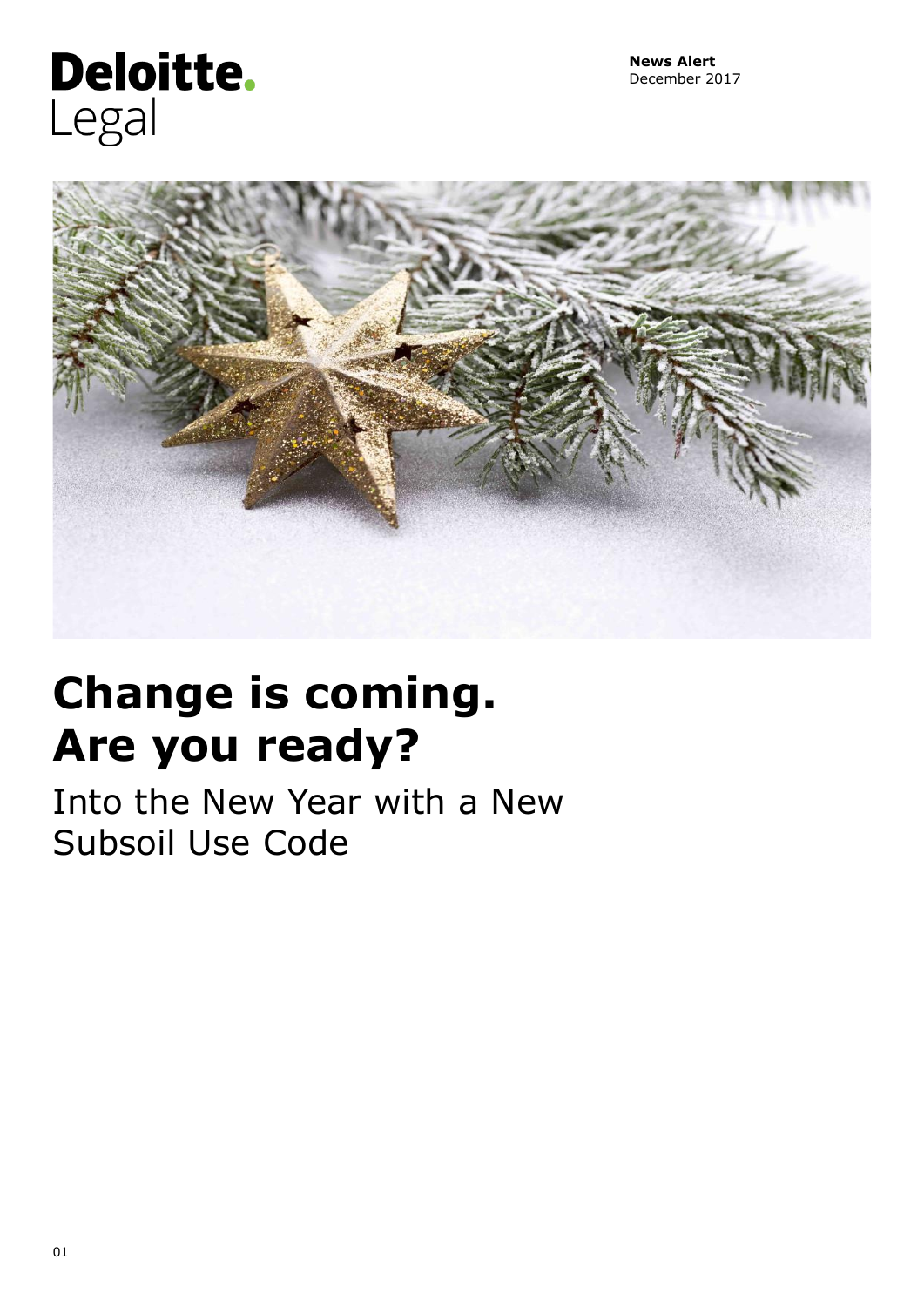### Dear friends,

As 2018 approaches, we are expecting the adoption of the New Code On the Subsoil and Subsoil Use (the "Code"), which will still regulate all subsoil use issues, but also promises to improve the investment climate.

The Mazhilis made 600 corrections and additions to the Code, and as at 21 December 2017 it been had approved at the second reading at a Senate session together with the corresponding law amending certain subsoil use legislative acts, whose purpose is to bring the entire legislative base into line with the new Code.

Once the president signs the Code, we will let you know about the most important provisions in it. However, in the meantime, we can let you know that the main topics discussed in the Code are:



- This document provides an in-depth analysis of the most significant amendments and changes planned to be introduced into legislative acts regulating business across a wide range of sectors. Our main objective is to inform our active and potential clients of the new developments in various areas of law.
- Deloitte is not responsible or liable for the use of the information contained in the document.
- The information contained in this document contains comments and conclusions based exclusively on information received from open sources.
- Even though this document covers topics of a legal nature, it is not a legal conclusion on any of the issues discussed in it.
- The aim of this document is to provide information of a general nature. Deloitte does not accept management decisions for anyone having read this document, and also does not take responsibility for any decisions taken based on the details provided in this document. Our conclusions are of an exclusively informative nature. Anyone having read this document will be responsible for any decisions taken to implement or refuse to implement recommendations and advice, if contained in this document.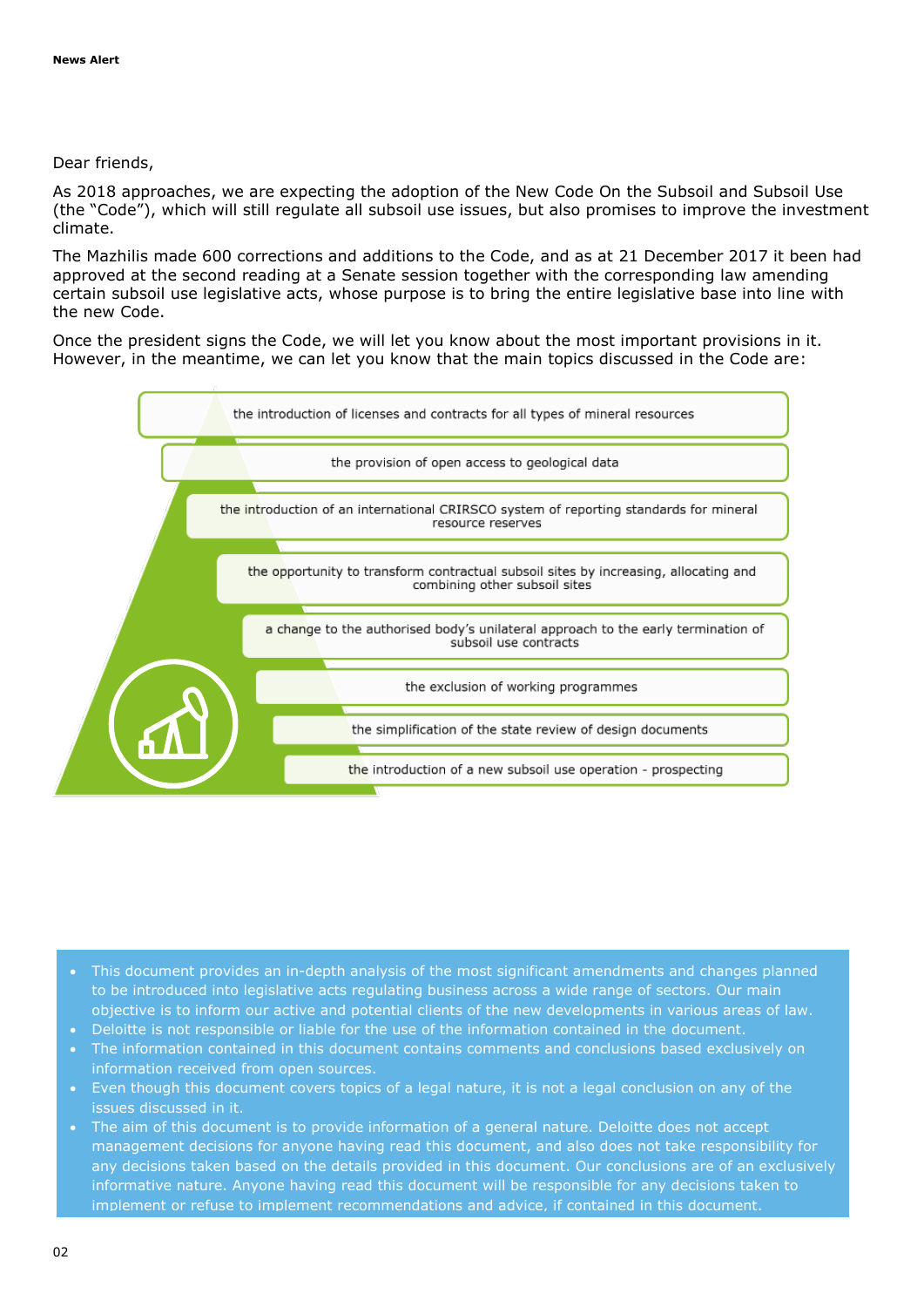## How Deloitte can help

Deloitte Legal will be glad to provide detailed advice on any questions you may have after reading this Special Legal Alert. The contact details of the main team members are shown below.

The Deloitte Legal team provides unique legal advisory services in various spheres, such as:

Corporate Law

M&A transactions, investment support

Environmental Law

Subsoil Use

Labour Law and Immigration

Commercial Law:

- Contractual relations
- Licensing and Regulatory
- Real Estate



 $\blacktriangleright$ 

>>>>>>

Legal Due Diligence

Restructuring, liquidation, insolvency